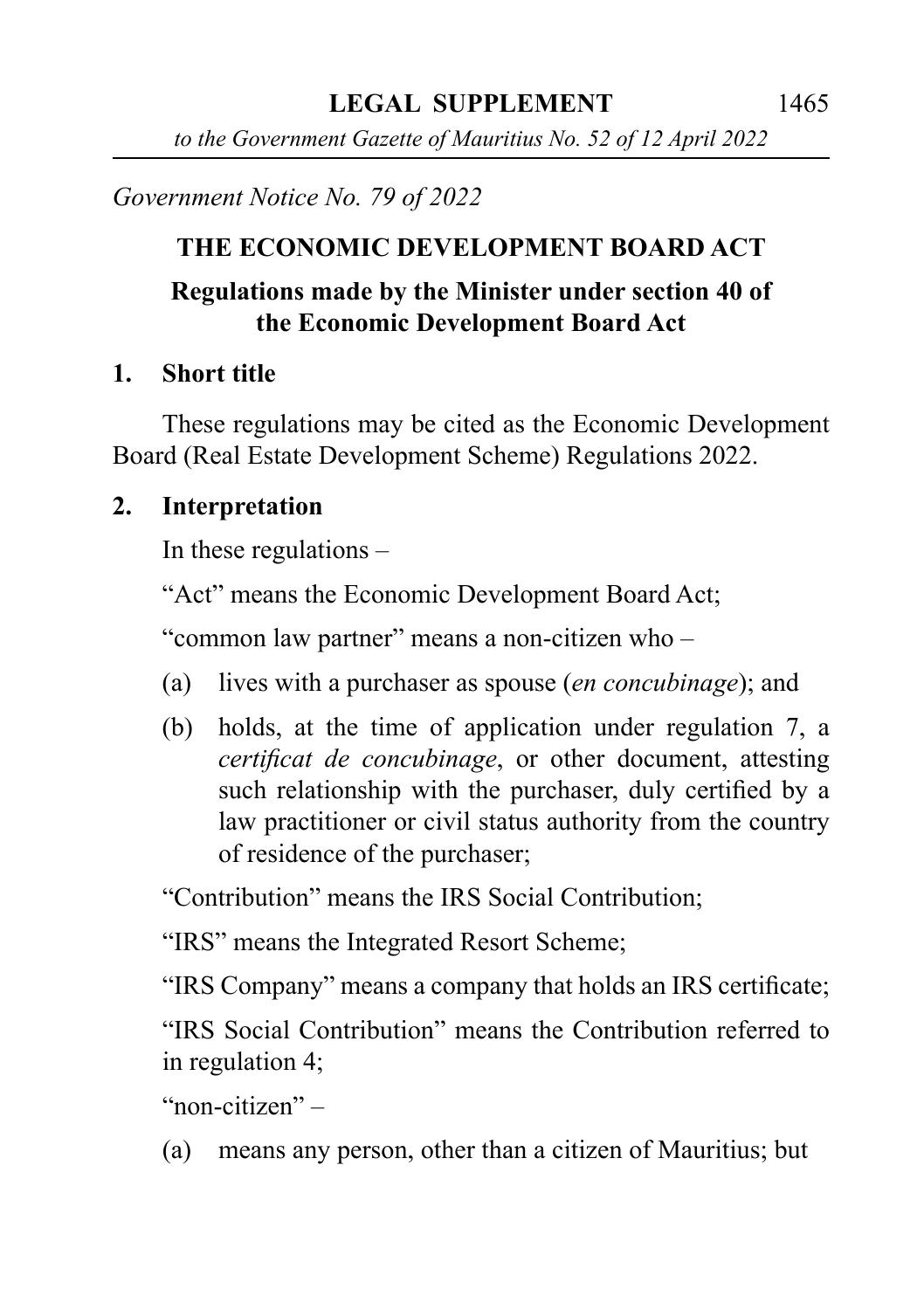(b) does not include a prohibited immigrant;

"prohibited immigrant" has the same meaning as in the Immigration Act;

"purchaser" means any person who acquires a residential property under an IRS or RES;

"qualified trustee" has the same meaning as in the Trusts Act;

"RES" means the Real Estate Scheme;

"RES Company" means a company that holds an RES certificate;

"residential property", in relation to an IRS or RES, means any apartment, luxury villa, penthouse or such other similar property, used, or available for use, as residence;

"serviced land" means land on which all infrastructural works, including roads, walls, drains, landscaping and utility services, have been completed;

"trust" has the same meaning as in the Trusts Act.

## **3. Real Estate Development Scheme**

The Real Estate Development Scheme shall apply to a company to which an IRS certificate or RES certificate is issued.

# **4. IRS Social Contribution**

- (1) Every IRS Company shall
	- (a) set up an IRS Social Contribution to implement a social programme identified in the social needs assessment; and
	- (b) where the IRS Project is implemented, provide for social amenities, community development and any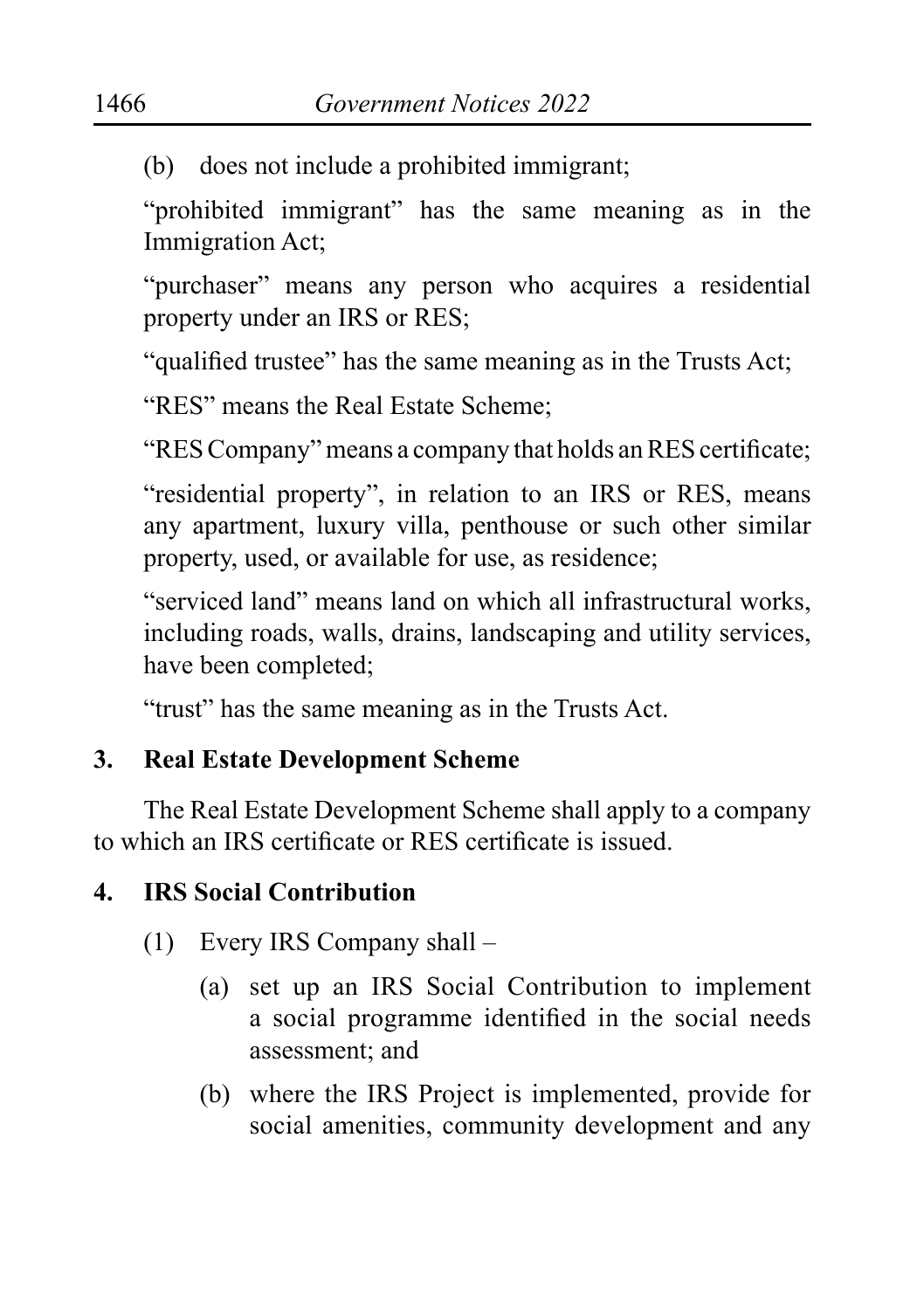other facilities for the benefit of the neighbouring community.

(2) Every IRS Company to which a certificate is issued on or after 14 October 2005 shall, in respect of every residential property, contribute 200,000 rupees for the IRS Social Contribution.

### **5. Implementation of project**

- (1) Every IRS Company or RES Company shall, at all times
	- (a) be responsible for the execution of the whole IRS project or RES project; and
	- (b) be answerable to the Economic Development Board for its proper implementation in accordance with the IRS certificate or RES Certificate, as the case may be.
- (2) The IRS Company or RES Company shall
	- (a) not make any alteration to the components of the IRS project or RES project without the prior approval of the Board;
	- (b) within one month after the end of every quarter, starting from the first quarter immediately following the date of issue of the IRS certificate or RES certificate, submit to the Chief Executive Officer, a progress report in respect of –
		- (i) the implementation of the IRS project or RES project;
		- (ii) the social programme implemented by the IRS Company.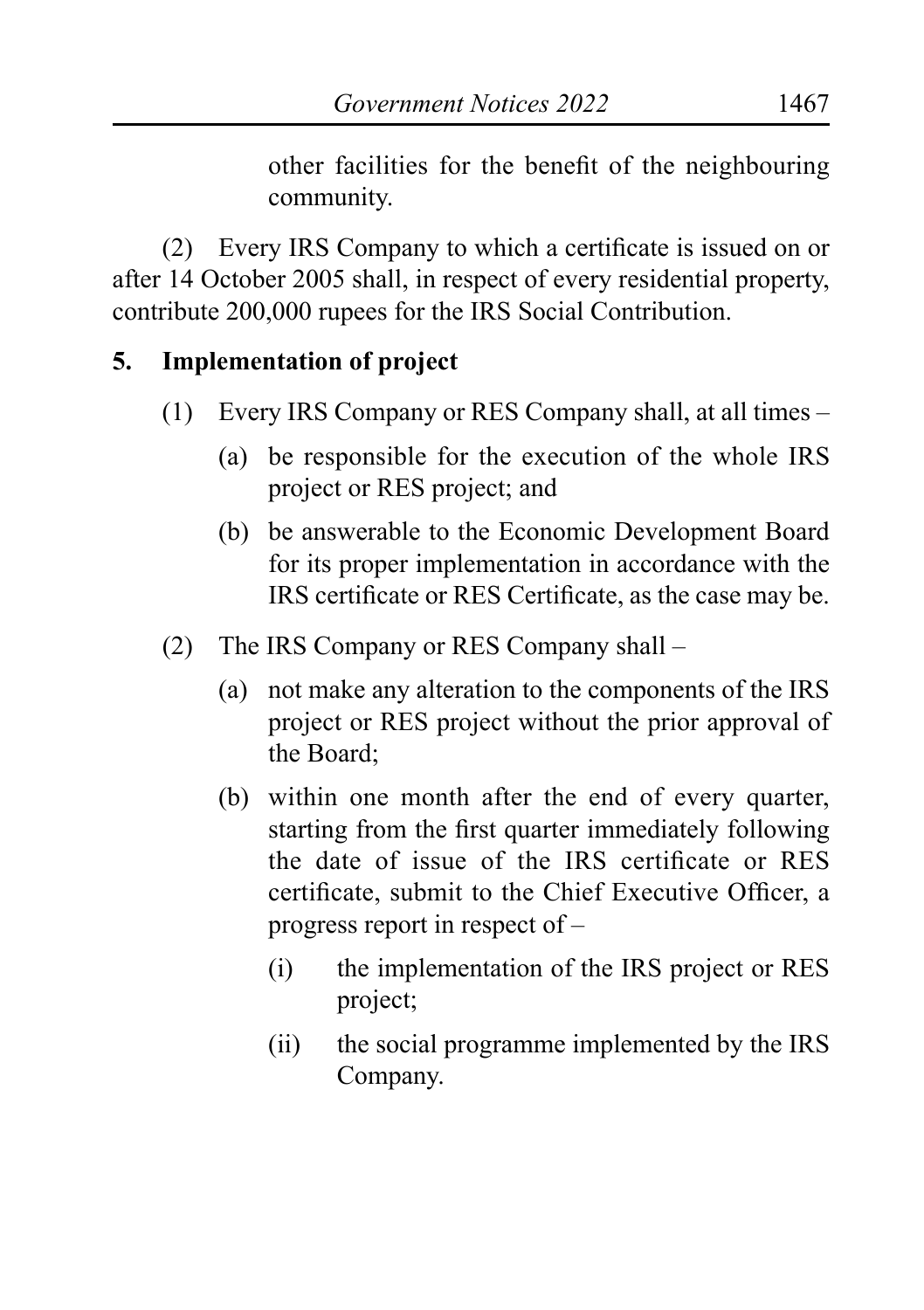## **6. Persons eligible to acquire residential property**

No person shall acquire a residential property under the IRS or RES, unless the person is –

- (a) a non-citizen;
- (b) a citizen of Mauritius;
- (c) a company;
- (d) a *société*, where its deed of formation is deposited with the Registrar of Companies;
- (e) a trust, where the trusteeship services are provided by a qualified trustee;
- (f) a limited partnership; or
- (g) a Foundation.

## **7. Application to acquire residential property**

(1) Any person who intends to acquire a residential property under IRS or RES shall, through the IRS Company or RES Company, as the case may be, make an application to the Chief Executive Officer in such form and manner as the Chief Executive Officer may determine.

(2) The application under paragraph (1) shall be accompanied by a non-refundable processing fee of 10,000 rupees in respect of every residential property.

# **8. Acquisition of residential property**

(1) Every person shall, for the purpose of acquiring a residential property under IRS, pay a sum of not less than 500,000 US dollars.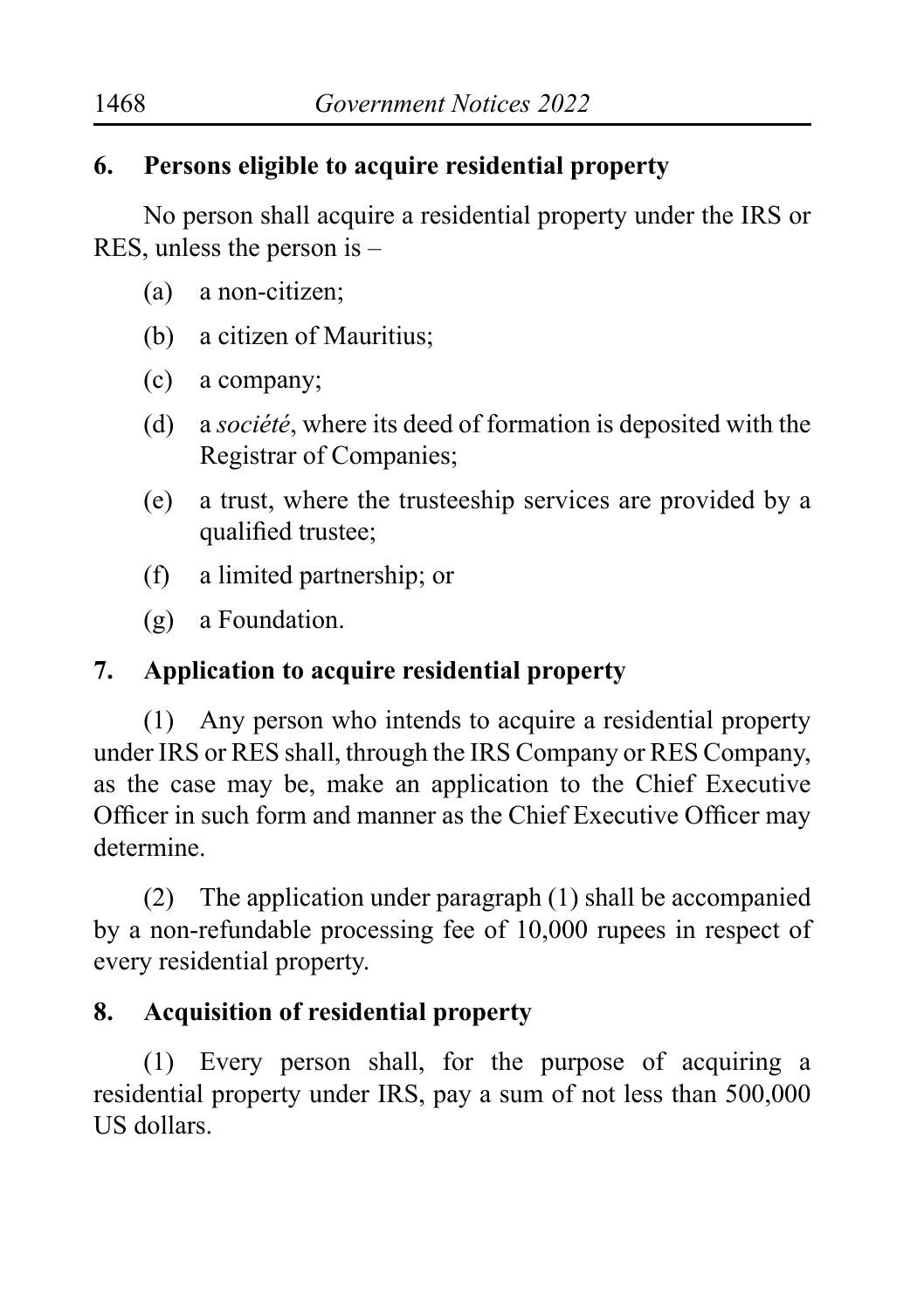(2) Where the acquisition of a residential property under IRS or RES is made by a non-citizen, the amount payable shall be in US dollars or its equivalent, in any other hard convertible foreign currency or in Mauritius currency.

(3) Where the payment for the residential property is made in any hard convertible foreign currency, other than US dollars or in Mauritius currency, the exchange rate applicable for the calculation of the US dollar equivalent to the amount specified in paragraph (1) shall be the selling exchange rate in force at the time the title deed is signed.

(4) Where payment for the acquisition is made in accordance with paragraph (2), the amount for the acquisition of the property and the registration duty payable under the Registration Duty Act shall be financed by the purchaser –

- (a) from funds outside Mauritius and transferred to Mauritius through any reputable bank listed in the Banking Almanac recognised by the Bank of Mauritius; or
- (b) from loans contracted in Mauritius currency with a bank in Mauritius, provided that –
	- (i) the first 500,000 US dollars is paid to the IRS Company or RES Company in US dollars or its equivalent in any other hard convertible foreign currency; and
	- (ii) the repayment of the loan is effected in any hard convertible foreign currency.

(5) The acquisition of a residential property under IRS or RES may be made either on the basis of a plan during the construction phase or when the construction is completed.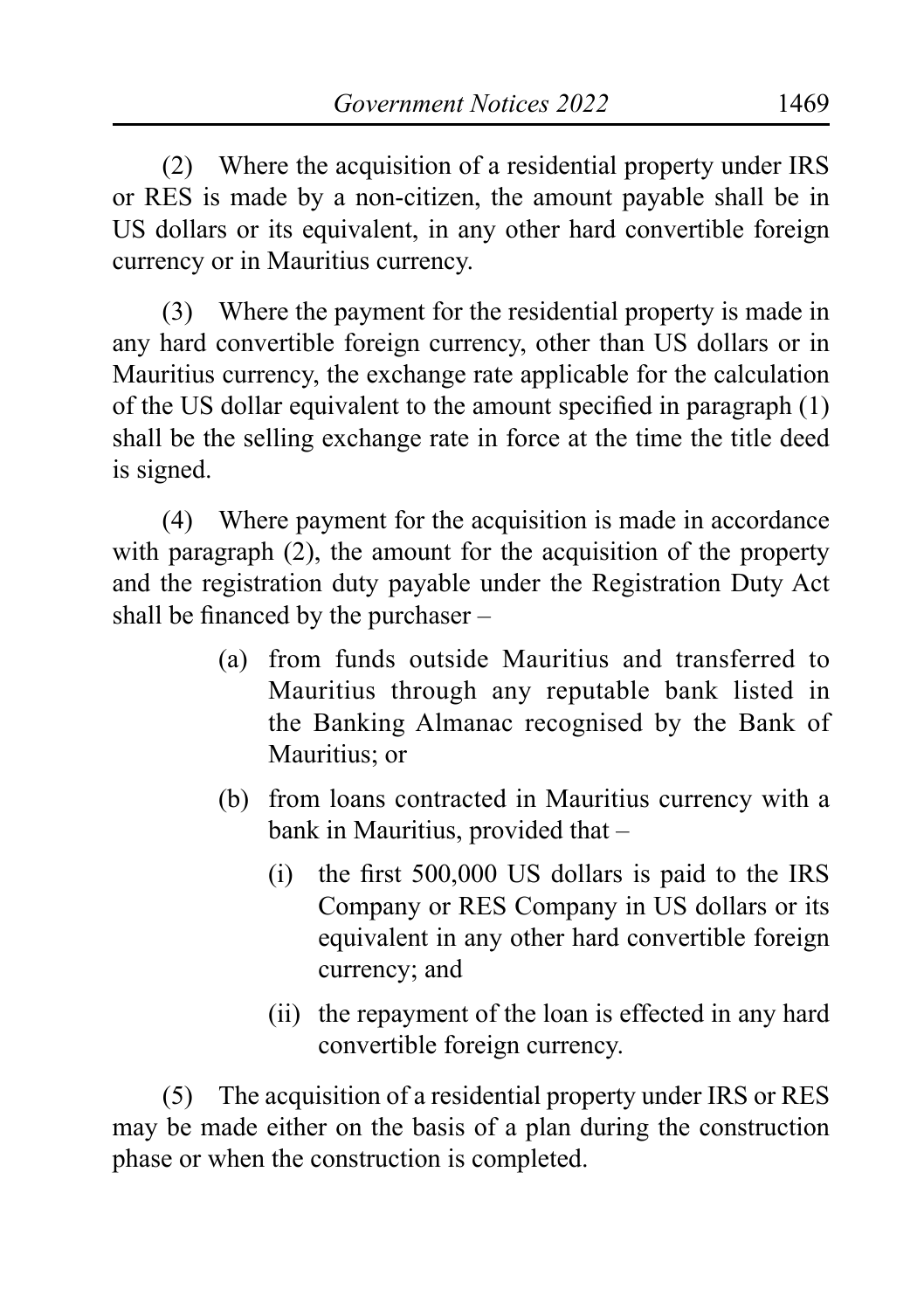(6) Where the acquisition of a residential property is made on the basis of a plan or during the construction phase, it shall be governed by the provisions of a *vente à terme* or *vente en l'état futur d'achèvement*, as the case may be, in accordance with the provisions of Articles 1601-1 to 1601-45 of the Code Civil Mauricien.

### **9. Residence permit**

(1) Any non-citizen who acquires a residential property under IRS or RES for the sum of not less than 375,000 US dollars or its equivalent in any other hard convertible foreign currency may, subject to the Immigration Act, make an application, through the Chief Executive Officer, for the status of resident in respect of –

- (a) himself;
- (b) his spouse or common law partner;
- (c) the child, stepchild or lawfully adopted child, under the age of 24, of a person to whom subparagraph (a) or (b) applies; and
- (d) a wholly dependent next of kin of the person, where he is unmarried, provided that the number of dependents does not exceed 3.

(2) For the purpose of section 6(1A) of the Immigration Act, the Chief Executive Officer shall, where a non-citizen who has acquired the status of resident, following an application under paragraph (1), no longer satisfies the requirements of IRS or RES, forthwith inform the Ministry responsible for the subject of immigration accordingly.

### **10. Letting of residential property**

No owner of a residential property under IRS or RES shall offer the property for letting, other than through –

(a) an IRS Company or RES Company; or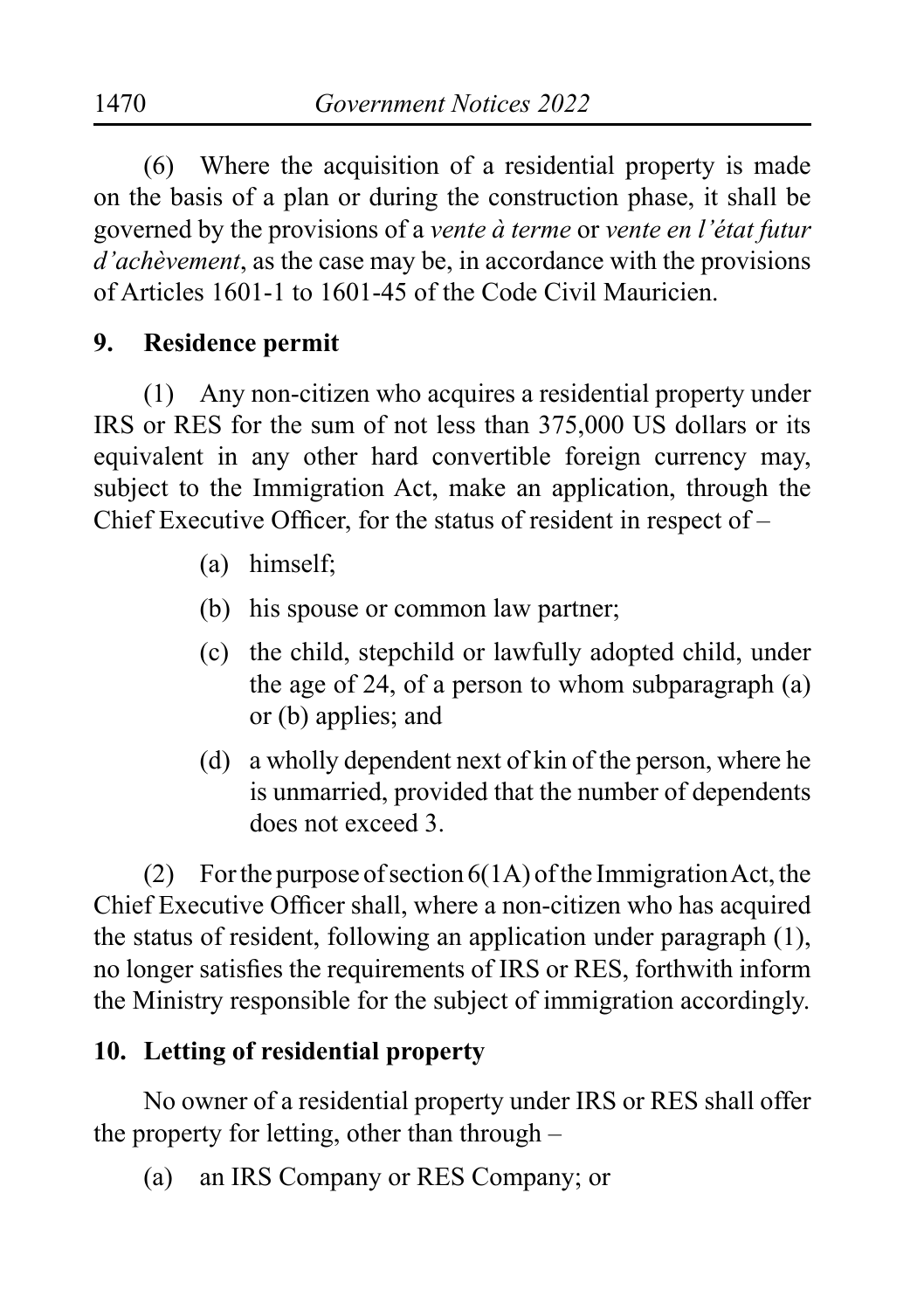(b) such service provider for property management services, as an IRS Company or RES Company, as the case may be, may determine.

### **11. Resale of residential property**

(1) Where the owner of a residential property under IRS or RES intends to sell or transfer the property, he shall, within 30 days prior to the sale, give notice, in writing, to the Chief Executive Officer.

(2) No sale or transfer shall be made pursuant to paragraph (1) unless –

- (a) the sale or transfer is made to a person referred to in regulation 6;
- (b) the acquisition of the residential property is in conformity with the relevant provisions of these regulations, except that –
	- (i) the application for the acquisition shall be made to the Chief Executive Officer without having to forward it through the IRS Company or RES Company;
	- (ii) the minimum amount specified in regulation 8(1) shall not apply; and
- (c) the applicant pays a non-refundable processing fee of 10,000 rupees to the Economic Development Board.

## **12. Sale of property other than residential property**

(1) Where an IRS Company or RES Company intends to sell any part or the whole of an immovable property, other than a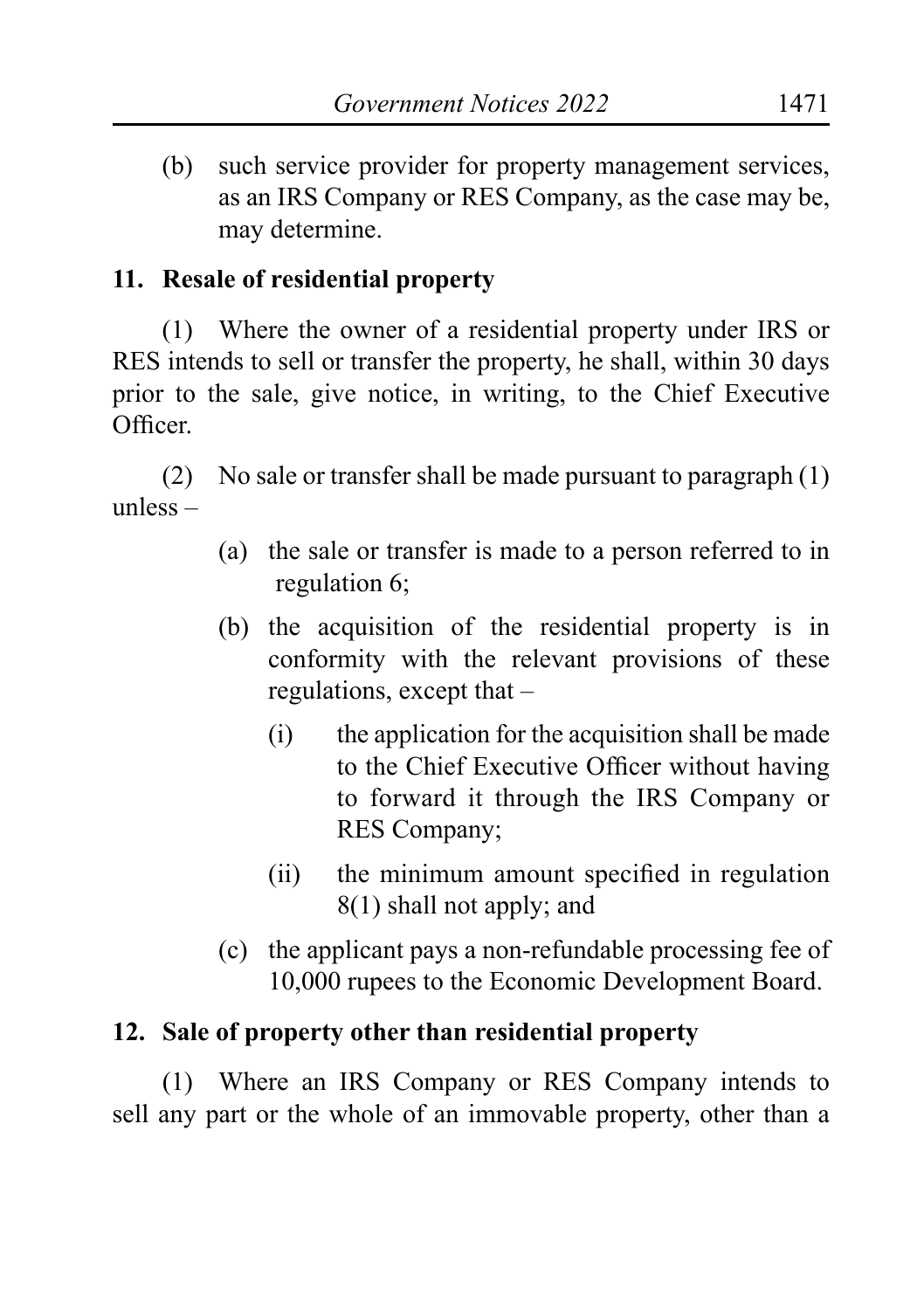residential property, it shall, subject to paragraph (2), within 30 days prior to the sale, give notice, in writing, to the Chief Executive Officer.

(2) For the purpose of constructing residential properties, an IRS Company may sell serviced land not exceeding 33 per cent of its land area planned for the construction of residential properties where –

- (a) there is no material deviation in the land area approved by the Economic Development Board for the purpose of constructing residential properties;
- (b) the commercial facilities and leisure amenities are completed;
- (c) prior to the sale of any plot of the serviced land, at least 25 per cent of the residential properties under IRS are sold in accordance with regulation 6;
- (d) the infrastructural works, including roads, walls, drains, landscaping and utility services are completed in respect of the area of the serviced land;
- (e) no plot of serviced land for sale exceeds 0.5276 hectare (1.25 arpent);
- (f) the amount payable for the acquisition of a plot of the serviced land is not less than 350,000 US dollars or its equivalent in any other hard convertible foreign currency or in Mauritius currency; and
- (g) the purchaser constructs a residential property on the land within 5 years from the date of its acquisition in accordance with such architectural guidelines as the IRS company may issue.

(3) Where a person acquires a property under paragraph (1), he shall not use the property for any purpose other than the purpose